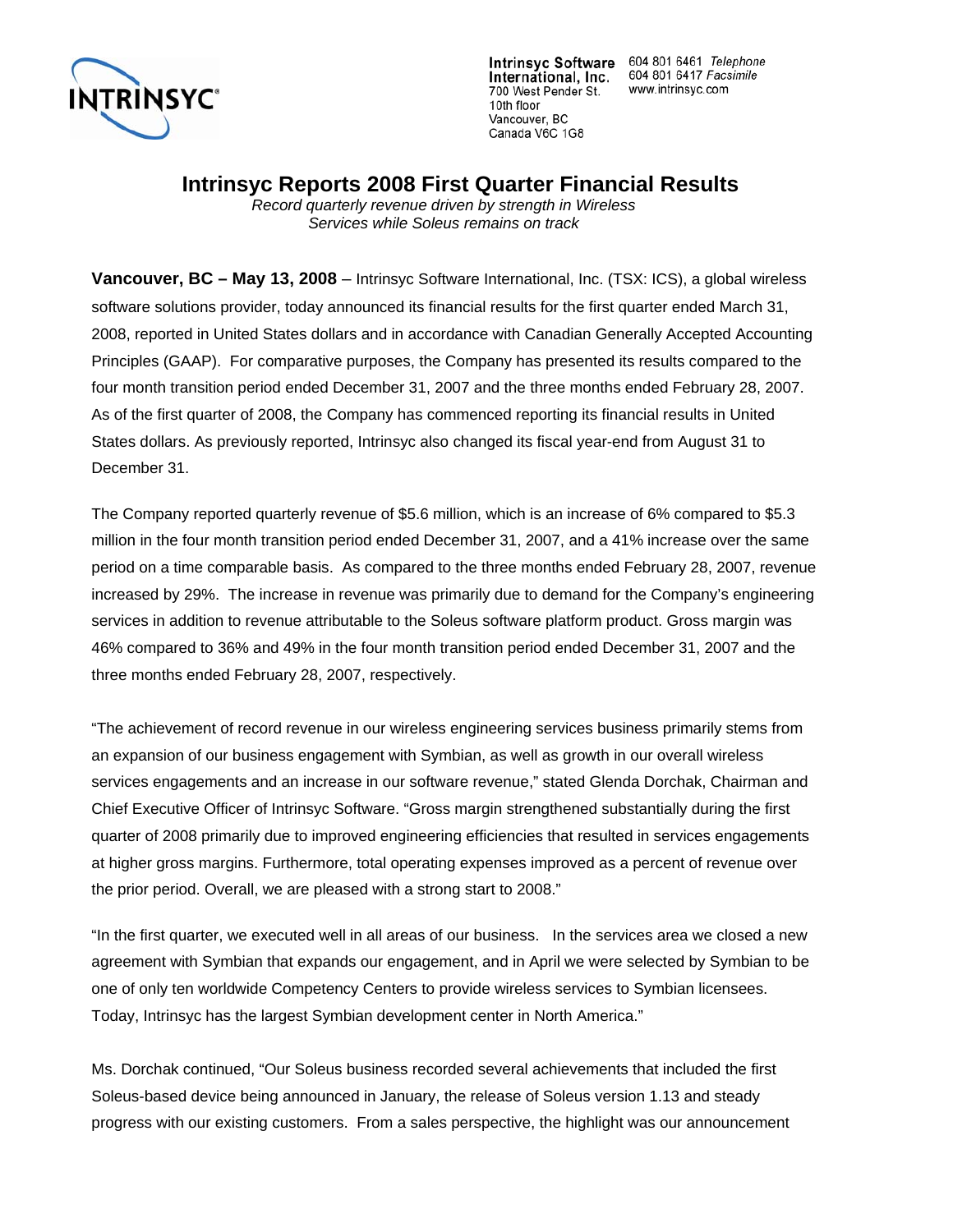

Intrinsyc Software 604 801 6461 Telephone International, Inc. 604 801 6417 Falephone<br>1 **Differentional, Inc.** 604 801 6417 Facsimile www.intrinsyc.com

that Samsung Semiconductor Systems LSI Division had signed a Soleus licence agreement to bundle Soleus in their reference kits. We continue to expect Samsung's first customer to begin shipping a Soleus-based product by late 2008."

The Company also provided two updates on previously announced engagements. A design win announced in March 2008 for a third device at an existing licensee is not expected to continue, due to product plan changes made by the customer that are completely unrelated to Soleus. This OEM continues to move forward with its other Soleus products. Ms. Dorchak stated, "OEMs will alter product plans from time to time, but we are pleased with the progress they are making with their other Soleusbased devices." As an update on the development alliance with a leading Japanese OEM, Ms. Dorchak commented, "We continue to work under our joint memorandum of understanding on a development project for next-generation user interface. A final agreement will be developed when the project matures to the point of becoming a software engagement, but in the meantime, we have a productive collaboration that will benefit both companies in the future."

Ms. Dorchak concluded, "With six Soleus engagements underway, Intrinsyc's ramp of Soleus is on track with our plan. We continue to expect to generate Soleus royalty revenues at the end of this quarter and maintain our one design win per quarter sales performance."

Loss before earnings, interest, amortization, stock-based compensation expense and income tax ("EBITDA") for the three months ended March 31, 2008 was \$3.5 million, compared to \$7.0 million in the four month transition period ended December 31, 2007 and \$3.2 million for the three months ended February 28, 2007. Total operating expenses, excluding amortization and stock-based compensation, for the three months ended March 31, 2008 include Soleus-related research and development expenditures of \$2.5 million compared to \$3.4 million in the four months ended December 31, 2007 and \$2.8 million in the three months ended February 28, 2007. See further discussion on EBITDA under the heading "Supplemental Information" later in this press release.

Cash on hand at the end of the first quarter was \$35.2 million, compared to \$12.1 million as of December 31, 2007. On February 27, 2008, the Company closed a bought deal offering of 28.6 million new common shares at an offering price of \$1.05 Canadian per share, resulting in gross proceeds of approximately \$30.2 million and net proceeds of approximately \$28.0 million. As at March 31, 2008 the Company has a total of 150.9 million shares issued and outstanding.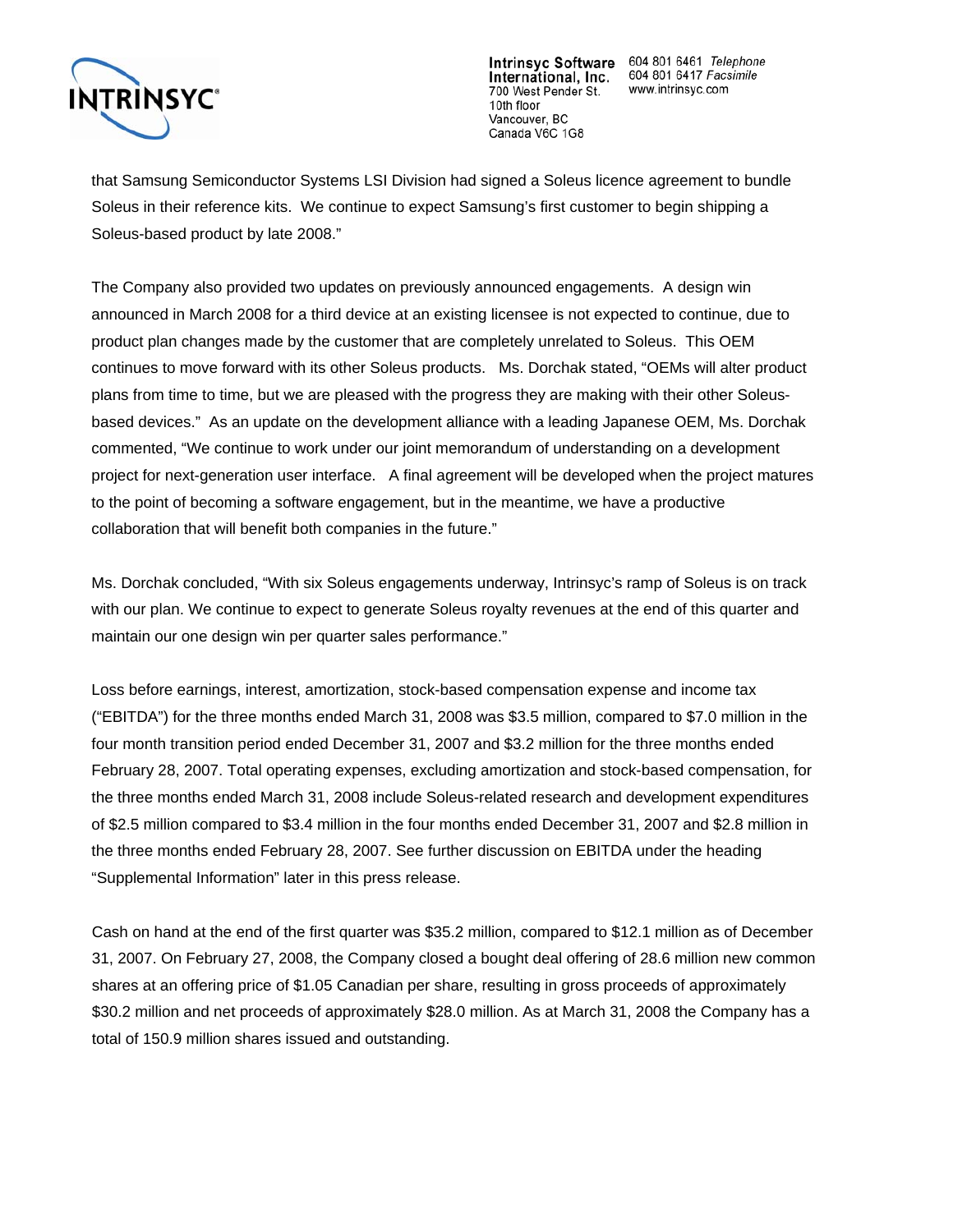

International, Inc. 700 West Pender St. 10th floor Vancouver, BC Canada V6C 1G8

Intrinsyc Software 604 801 6461 Telephone 604 801 6417 Facsimile www.intrinsyc.com

#### **2007 Transition Period Annual General Meeting**

Intrinsyc will hold the 2007 Transition Period Annual General Meeting of Shareholders on Thursday, May 15, 2008 at 10:00 a.m. Pacific Time at the Delta Vancouver Suites, 550 West Hastings Street, Vancouver. Glenda Dorchak, Intrinsyc's Chairman and CEO, will conduct an informal question and answer period. All interested parties are invited to attend the Annual General Meeting.

#### **Supplemental Information**

In addition to results disclosed in accordance with Canadian GAAP, Intrinsyc discloses a non-GAAP measure of EBITDA as a method to evaluate the Company's operating performance. This non-GAAP measure should not be considered a substitute for measurements required by accounting principles generally accepted in Canada such as loss and loss per share. Management believes that this non-GAAP metric provides additional information allowing comparability regarding the Company's ongoing operating performance and the items excluded are considered to be non-operational and/or nonrecurring. EBITDA is defined as earnings before interest, tax, depreciation and amortization. This non-GAAP measure is not necessarily comparable to non-GAAP information provided by other issuers. A reconciliation of the Company's EBITDA loss to the loss under Canadian GAAP is provided in the table attached.

#### **Conference call**

Consolidated unaudited financial statements are attached and a conference call to discuss these results will be held at 5:00 p.m. Eastern Time (2:00 p.m. Pacific Time), today. To listen to the conference call live by telephone, dial +1-866-400-2280 toll free for participants in North America, and +1-416-850-9143 for Toronto area and international participants, approximately 10 minutes before the start time. A telephone playback will be available for three business days, beginning approximately two hours after the call. To listen to the telephone replay please dial +1-866-245-6755 toll free, and for international callers, dial +1- 416-915-1035. Enter access code 112313.

The Audit Committee of the Company has reviewed the contents of this news release.

#### **Forward-Looking Statements**

This press release contains statements, which to the extent that they are not recitations of historical fact, may constitute forward-looking information. Such forward-looking statements may include financial and other projections as well as statements regarding the Company's future plans, objectives, performance, revenues, growth, profits, operating expenses or the Company's underlying assumptions. Forwardlooking statements are frequently, but not always, identified by words such as "expects," "anticipates," "believes," "intends," "estimates," "predicts," "potential," "targeted," "plans," "possible" and similar expressions, or statements that events, conditions or results "will," "may," "could" or "should" occur or be achieved. These forward-looking statements include, without limitation, statements about the Company's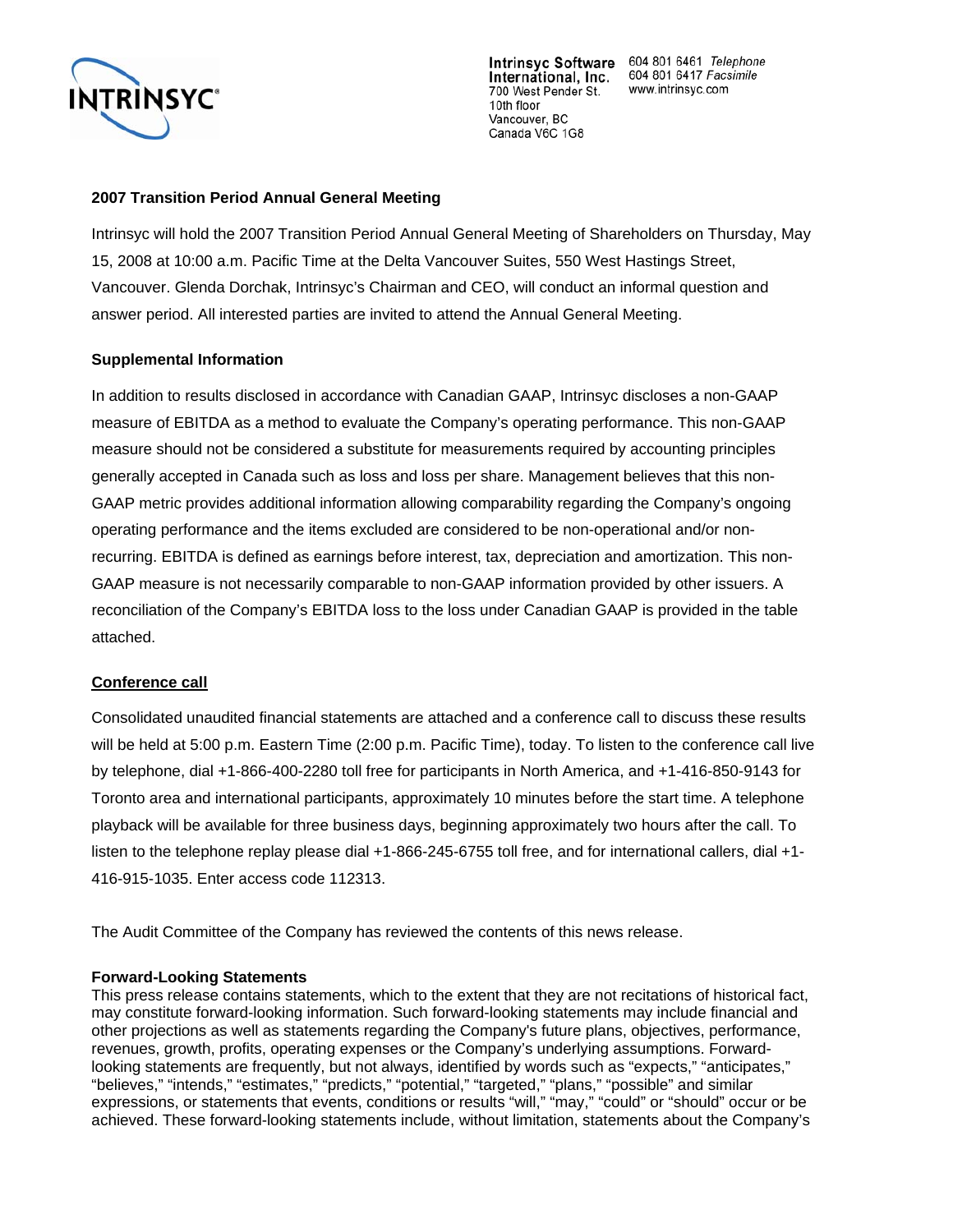

International, Inc. 700 West Pender St. 10th floor Vancouver, BC Canada V6C 1G8

Intrinsyc Software 604 801 6461 Telephone 604 801 6417 Facsimile www.intrinsyc.com

market opportunities, strategies, competition, expected activities and expenditures as the Company pursues its business plan, the adequacy of the Company's available cash resources and other statements about events, conditions or results that may occur in the future. Forward-looking statements are statements about the future and are inherently uncertain, and actual achievements of the Company or other future events or conditions may differ materially from those reflected in the forward-looking statements due to a variety of risks, uncertainties and other factors, such as business and economic risks and uncertainties, including the risks and uncertainties set out in the Company's Annual Information Form. The Company's forward-looking statements are based on the beliefs, expectations and opinions of management on the date the statements are made, and the Company does not assume any obligation to update forward-looking statements if circumstances or management's beliefs, expectations or opinions should change, except as required by law. For the reasons set forth above, persons reading this press release should not place undue reliance on forward-looking statements.

#### **About Intrinsyc Software International, Inc.**

Intrinsyc provides wireless software solutions that enable next-generation handheld products, including mobile handsets, smart phones and converged devices. The Company's software products, engineering services, and years of expertise help device makers, service providers, and silicon providers deliver compelling wireless products with faster time-to-market and improved development cost. Intrinsyc is the licensor of the Soleus™ software platform based on Windows® Embedded CE for consumer handset development. Intrinsyc is a Microsoft® Windows Embedded Gold Partner, the 2007 Windows Embedded Excellence Award winner for Systems Integrator, a Symbian Competence Center and Symbian Platinum Partner. Intrinsyc is publicly traded on the Toronto Stock Exchange (symbol: ICS) and headquartered in Vancouver, Canada with offices in the United States, United Kingdom, Taiwan and Barbados. [www.intr](http://www.intrinsyc.com/)insyc.com

Intrinsyc and Intrinsyc logo are registered trademarks, and Soleus and Soleus logo are trademarks in Canada, the European Community and the U.S.A. of Intrinsyc Software International, Inc. All other marks are the trademarks of the respective owners and are hereby acknowledged.

#### *For more information, please contact:*

George Reznik Chief Financial Officer Intrinsyc Software International, Inc. Phone: +1-604-678-3734 Email: greznik@intrinsyc.com

#### **Investor Relations:**

Beverly Twing Shelton Group Email: [btwing@sheltongroup.com](mailto:btwing@sheltongroup.com)  Phone: (972) 239-5119 ext.126

Murray Duncan Intrinsyc Software International, Inc. Email: [mduncan@intrinsyc.com](mailto:mduncan@intrinsyc.com) Phone: (604) 646-7971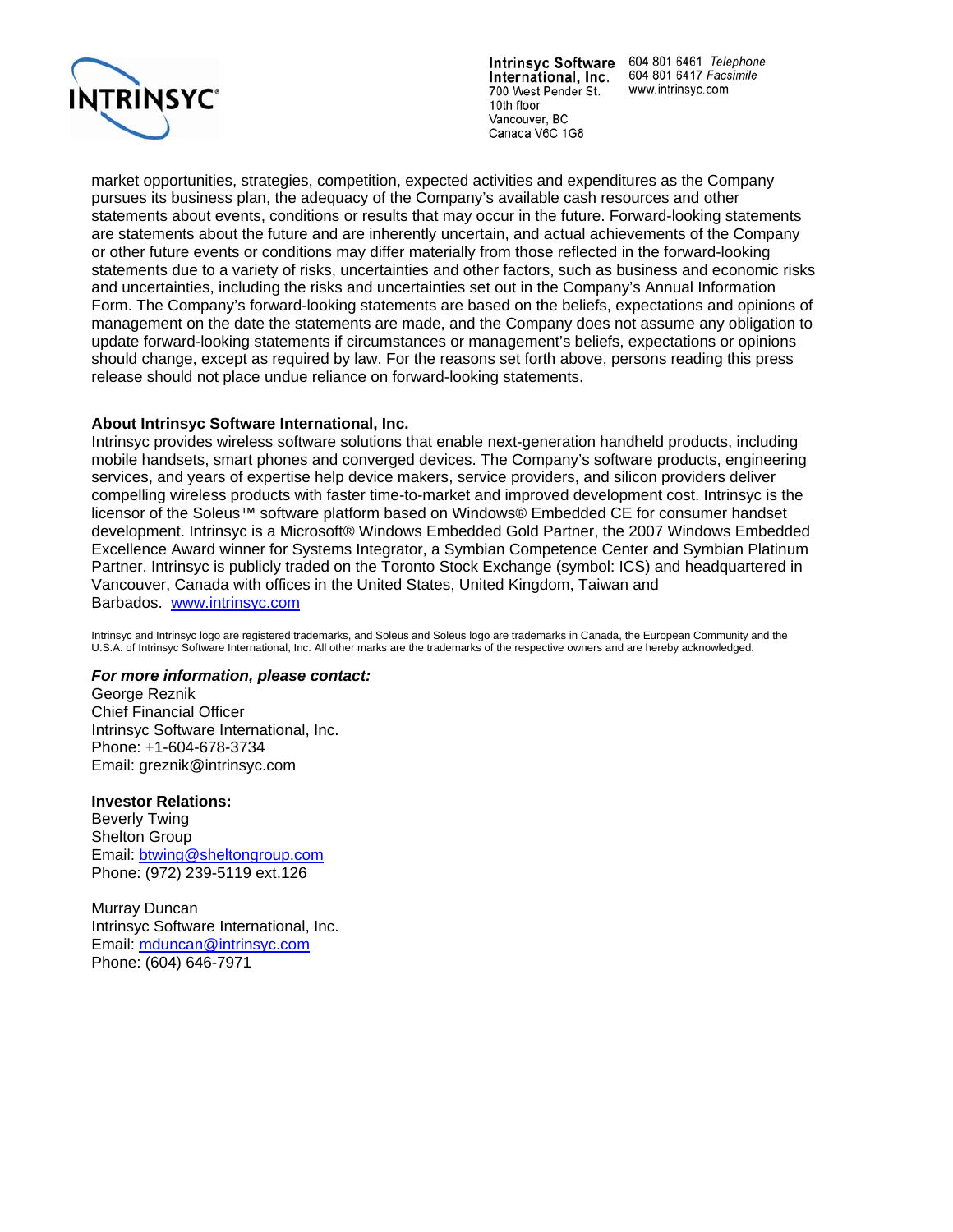

Intrinsyc Software 604 801 6461 Telephone<br>International, Inc. 604 801 6417 Facsimile<br>700 West Pender St. www.intrinsyc.com 10th floor Vancouver, BC Canada V6C 1G8

# **INTRINSYC SOFTWARE INTERNATIONAL, INC.**

 **Consolidated Statements of EBITDA and Loss** 

|                                                   | Three months ended<br>March 31,<br>2008 |     | Four months ended<br>December 31,<br>2007 | Three months ended<br>February 28,<br>2007 |
|---------------------------------------------------|-----------------------------------------|-----|-------------------------------------------|--------------------------------------------|
| Revenue                                           | \$<br>5,555,535                         | -\$ | 5,259,571                                 | \$<br>4,317,229                            |
| Cost of sales                                     | 3,019,349                               |     | 3,343,591                                 | 2,189,424                                  |
|                                                   | 2,536,186                               |     | 1,915,980                                 | 2,127,805                                  |
| Sales and marketing                               | 1,828,375                               |     | 2,379,539                                 | 1,454,362                                  |
| Research and development                          | 2,546,648                               |     | 3,370,646                                 | 2,830,219                                  |
| General and administration                        | 1,820,975                               |     | 2,178,201                                 | 1,209,527                                  |
| Technology Partnerships Canada Funding Investment | 23,419                                  |     |                                           | 1,479                                      |
| Foreign exchange (gain) loss                      | (214, 493)                              |     | 290,782                                   | (149, 594)                                 |
| Restructuring                                     |                                         |     | 663,807                                   |                                            |
| <b>EBITDA loss</b>                                | 3,468,738                               |     | 6,966,995                                 | 3,218,188                                  |
| Amortization                                      | 211.808                                 |     | 285,886                                   | 182,223                                    |
| Stock-based compensation                          | 284,260                                 |     | 23,205                                    | 180,045                                    |
| Interest income                                   | (171, 945)                              |     | (195, 969)                                | (48,920)                                   |
| Income tax expense (recovery)                     |                                         |     |                                           |                                            |
| Current                                           | 67,575                                  |     | 95,218                                    | 133,757                                    |
| Future                                            | (23, 555)                               |     | (37,077)                                  | (24, 987)                                  |
| Loss under Canadian GAAP                          | \$<br>3,836,881                         | -\$ | 7,347,111                                 | \$<br>3,640,306                            |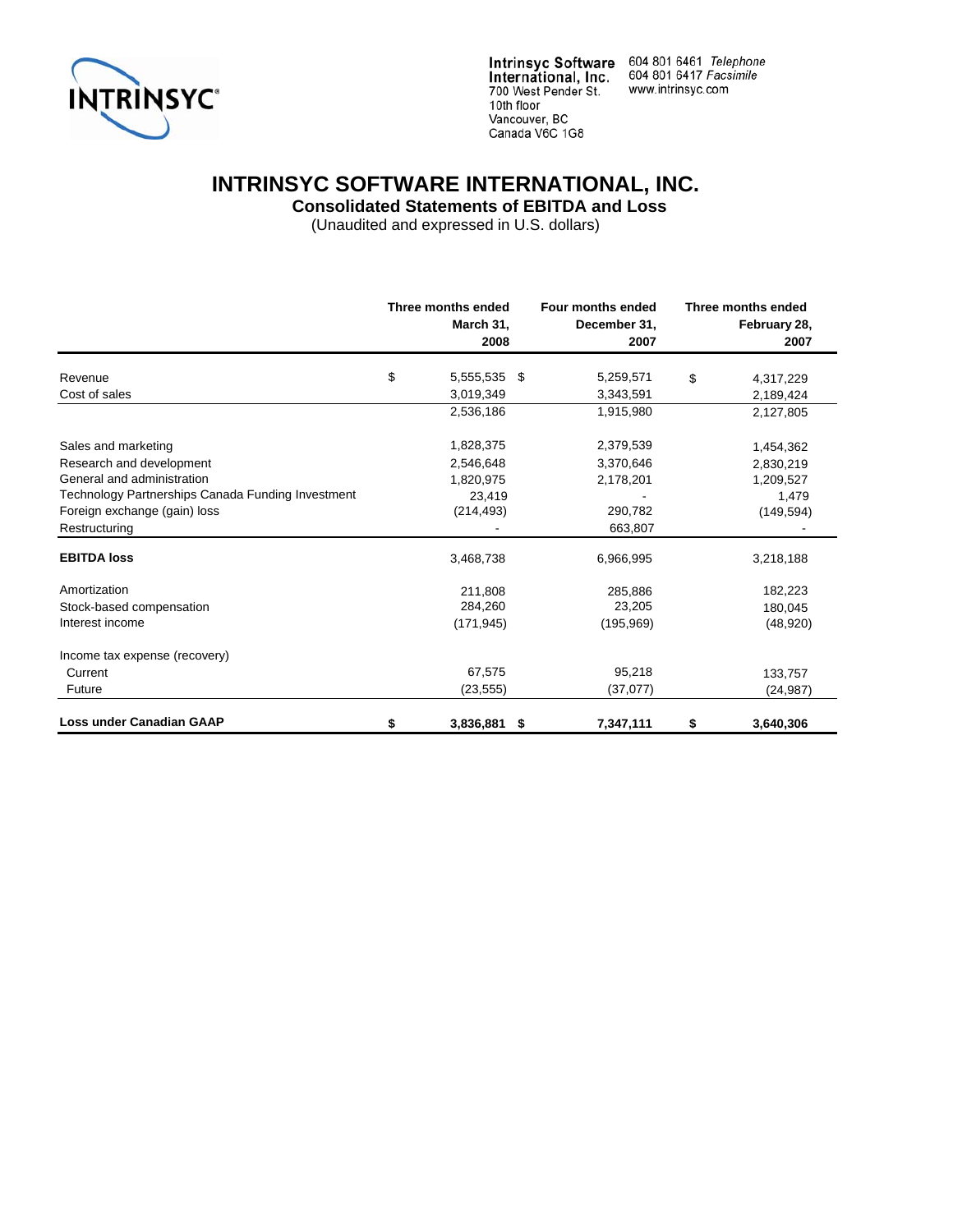

### **INTRINSYC SOFTWARE INTERNATIONAL, INC.**

**Consolidated Balance Sheets** 

(Expressed in U.S. dollars)

|                                                                                                                                                                            | March 31,<br>2008                                 | December 31,<br>2007                              |
|----------------------------------------------------------------------------------------------------------------------------------------------------------------------------|---------------------------------------------------|---------------------------------------------------|
|                                                                                                                                                                            | (unaudited)                                       |                                                   |
| <b>ASSETS</b>                                                                                                                                                              |                                                   |                                                   |
| Current                                                                                                                                                                    |                                                   |                                                   |
| Cash and cash equivalents                                                                                                                                                  | \$<br>35,246,802                                  | \$12,153,601                                      |
| Accounts receivable                                                                                                                                                        | 5,458,832                                         | 3,595,124                                         |
| Inventory                                                                                                                                                                  | 51,204                                            | 103,812                                           |
| Prepaid expenses - current                                                                                                                                                 | 703,136                                           | 699,247                                           |
| <b>Total current assets</b>                                                                                                                                                | 41,459,974                                        | 16,551,784                                        |
| Prepaid expenses                                                                                                                                                           | 149,205                                           | 277,580                                           |
| Equipment                                                                                                                                                                  | 1,472,963                                         | 1,410,663                                         |
| Goodwill                                                                                                                                                                   | 13,823,389                                        | 14,314,345                                        |
| Deferred strategic charges                                                                                                                                                 | 418,207                                           |                                                   |
| Intangible assets                                                                                                                                                          | 55,381                                            | 136,874                                           |
| <b>Total assets</b>                                                                                                                                                        | \$<br>57,379,119                                  | \$32,691,246                                      |
| <b>LIABILITIES AND SHAREHOLDERS' EQUITY</b><br><b>Current</b><br>Accounts payable and accrued liabilities<br>Taxes payable<br>Capital lease obligation<br>Deferred revenue | \$<br>3,496,342<br>195,089<br>15,600<br>1,258,582 | \$<br>3,368,653<br>246,243<br>15,885<br>1,174,587 |
| <b>Total current liabilities</b>                                                                                                                                           | 4,965,613                                         | 4,805,368                                         |
| Long term capital lease obligation                                                                                                                                         | 22,502                                            | 27,442                                            |
| Future income taxes                                                                                                                                                        | 86,853                                            | 111,163                                           |
| <b>Total liabilities</b>                                                                                                                                                   | 5,074,968                                         | 4,943,973                                         |
| Shareholders' equity                                                                                                                                                       |                                                   |                                                   |
| Share capital                                                                                                                                                              | 102,513,092                                       | 72,257,965                                        |
| Warrants and underwriters' options                                                                                                                                         | 4,489,508                                         | 4,895,966                                         |
| Contributed surplus                                                                                                                                                        | 3,520,211                                         | 3,152,145                                         |
| Accumulated other comprehensive income                                                                                                                                     | 7,399,973                                         | 9,222,949                                         |
| <b>Deficit</b>                                                                                                                                                             | (65, 618, 633)                                    | (61, 781, 752)                                    |
| Total shareholders' equity                                                                                                                                                 | 52,304,151                                        | 27,747,273                                        |
| Total liabilities and shareholders' equity                                                                                                                                 | \$<br>57,379,119                                  | $\overline{$}32,691,246$                          |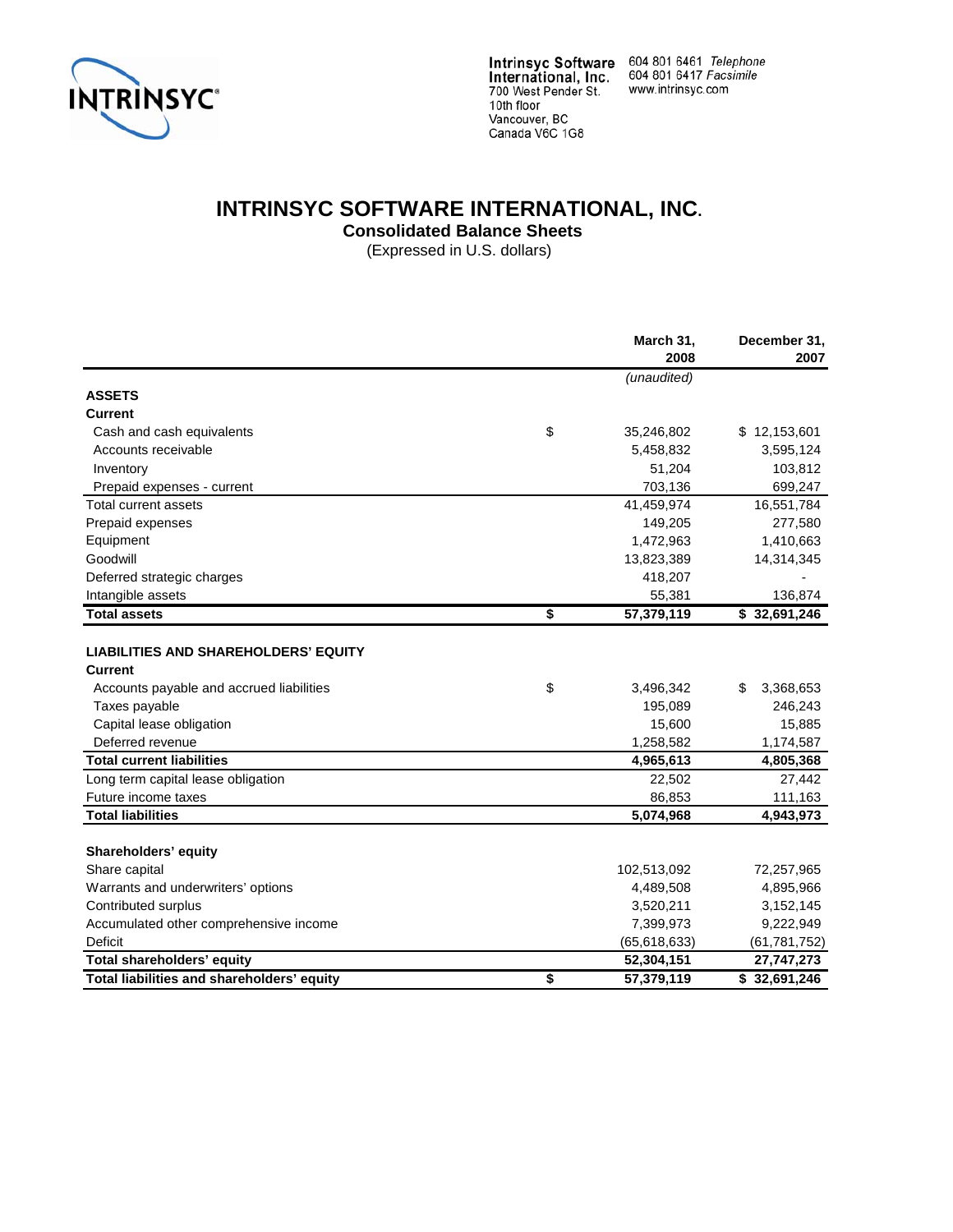

Intrinsyc Software 604 801 6461 Telephone<br>International, Inc. 604 801 6417 Facsimile www.intrinsyc.com

## **INTRINSYC SOFTWARE INTERNATIONAL, INC.**

 **Consolidated Statements of Operations, Loss and Deficit** 

|                                                     | Three months ended |    | Four months ended    |    | Three months ended   |  |
|-----------------------------------------------------|--------------------|----|----------------------|----|----------------------|--|
|                                                     | March 31,<br>2008  |    | December 31,<br>2007 |    | February 28,<br>2007 |  |
| <b>Revenues</b>                                     | \$<br>5,555,535    | \$ | 5,259,571            | \$ | 4,317,229            |  |
| Cost of sales                                       | 3,019,349          |    | 3,343,591            |    | 2,189,424            |  |
|                                                     | 2,536,186          |    | 1,915,980            |    | 2,127,805            |  |
| <b>Expenses</b>                                     |                    |    |                      |    |                      |  |
| Sales and marketing                                 | 1,828,375          |    | 2,379,539            |    | 1,454,362            |  |
| Research and development                            | 2,546,648          |    | 3,370,646            |    | 2,830,219            |  |
| General and administration                          | 1,820,975          |    | 2,178,201            |    | 1,209,527            |  |
| Amortization                                        | 211,808            |    | 285,886              |    | 182,223              |  |
| Stock-based compensation                            | 284,260            |    | 232,058              |    | 180,045              |  |
| Technology Partnerships Canada Funding              |                    |    |                      |    |                      |  |
| Investment                                          | 23,419             |    |                      |    | 1,479                |  |
|                                                     | 6,715,485          |    | 8,446,330            |    | 5,857,855            |  |
|                                                     |                    |    |                      |    |                      |  |
| Loss before other expense (income) and income taxes | 4,179,299          |    | 6,530,350            |    | 3,730,050            |  |
| Other expense (income)                              |                    |    |                      |    |                      |  |
| Foreign exchange loss (gain)                        | (214, 493)         |    | 290,782              |    | (149, 594)           |  |
| Interest income                                     | (171, 945)         |    | (195, 969)           |    | (48, 920)            |  |
| Restructuring                                       |                    |    | 663,807              |    |                      |  |
|                                                     | (386, 438)         |    | 758,620              |    | (198, 514)           |  |
| Loss before income taxes                            | 3,792,861          |    | 7,288,970            |    | 3,531,536            |  |
| Income tax expense (recovery)                       |                    |    |                      |    |                      |  |
| Current                                             | 67,575             |    | 95,218               |    | 133,757              |  |
| Future                                              | (23, 555)          |    | (37,077)             |    | (24, 987)            |  |
|                                                     | 44,020             |    | 58,141               |    | 108,770              |  |
| Loss for the period                                 | 3,836,881          |    | 7,347,111            |    | 3,640,306            |  |
| Deficit, beginning of period                        | 61,781,752         |    | 54,434,641           |    | 43,039,242           |  |
| Deficit, end of period                              | \$<br>65,618,633   | \$ | 61,781,752           | \$ | 46,679,548           |  |
|                                                     |                    |    |                      |    |                      |  |
| Loss per share (basic and diluted)                  | \$<br>0.03         | \$ | 0.06                 | \$ | 0.04                 |  |
| Weighted average number of shares outstanding       | 131, 128, 763      |    | 119,534,505          |    | 83,043,369           |  |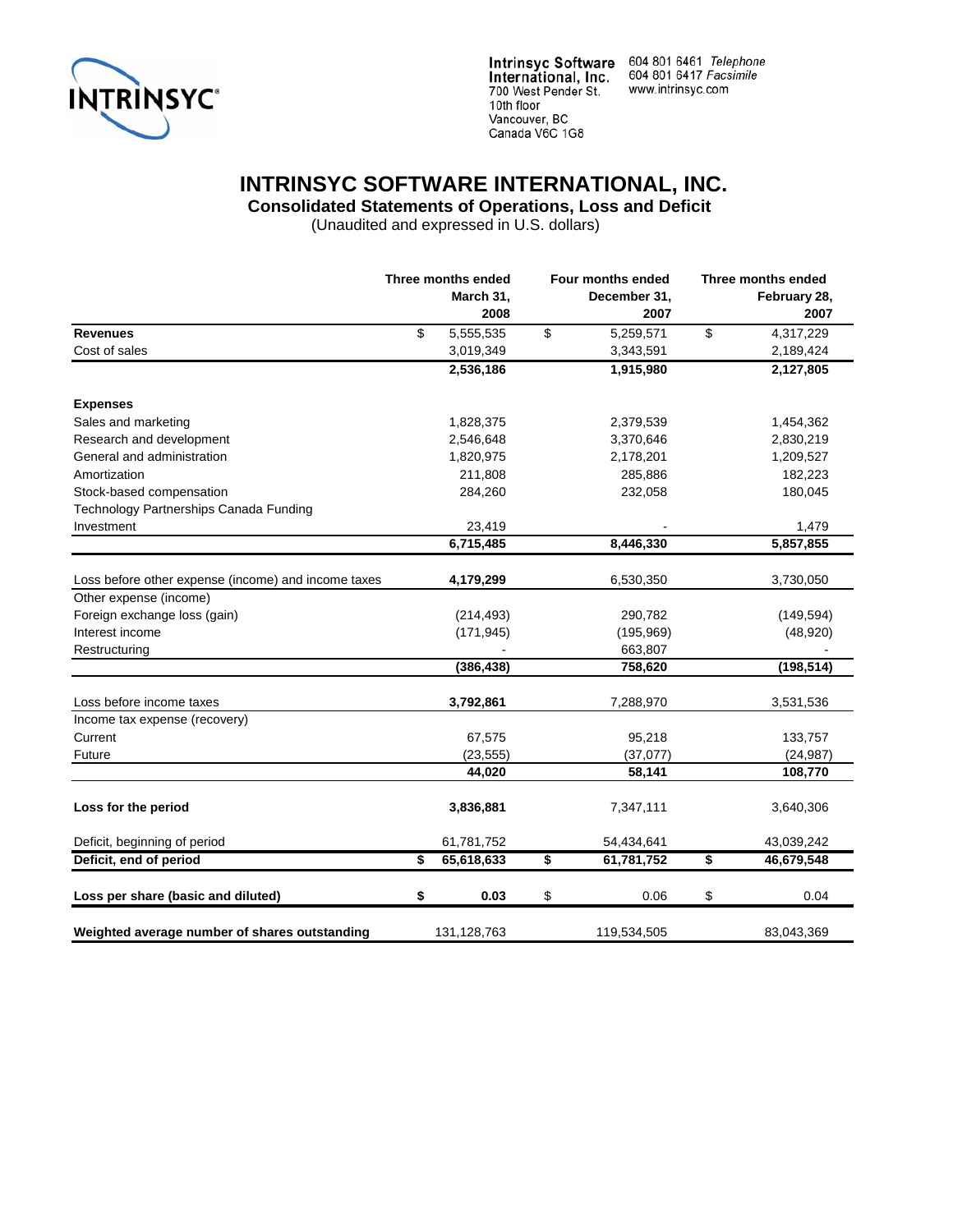

Intrinsyc Software 604 801 6461 Telephone<br>International, Inc. 604 801 6417 Facsimile<br>700 West Pender St. www.intrinsyc.com 10th floor Vancouver, BC Canada V6C 1G8

## **INTRINSYC SOFTWARE INTERNATIONAL, INC.**

**Consolidated Statement of Comprehensive Loss** 

|                                                                                                                    | Three months ended<br>March 31,<br>2008 | Four months ended<br>December 31,<br>2007 | Three months ended<br>February 28,<br>2007 |
|--------------------------------------------------------------------------------------------------------------------|-----------------------------------------|-------------------------------------------|--------------------------------------------|
| Loss for the period                                                                                                | \$<br>3,836,881                         | \$<br>7.347.111                           | \$<br>3,640,306                            |
| Other comprehensive income:                                                                                        |                                         |                                           |                                            |
| Unrealized losses (gains) on translating financial<br>statements from functional currency to<br>reporting currency | 1,822,976                               | (2, 125, 147)                             | 544,650                                    |
| <b>Comprehensive loss</b>                                                                                          | 5,659,857                               | \$<br>5,221,964                           | 4,184,956                                  |